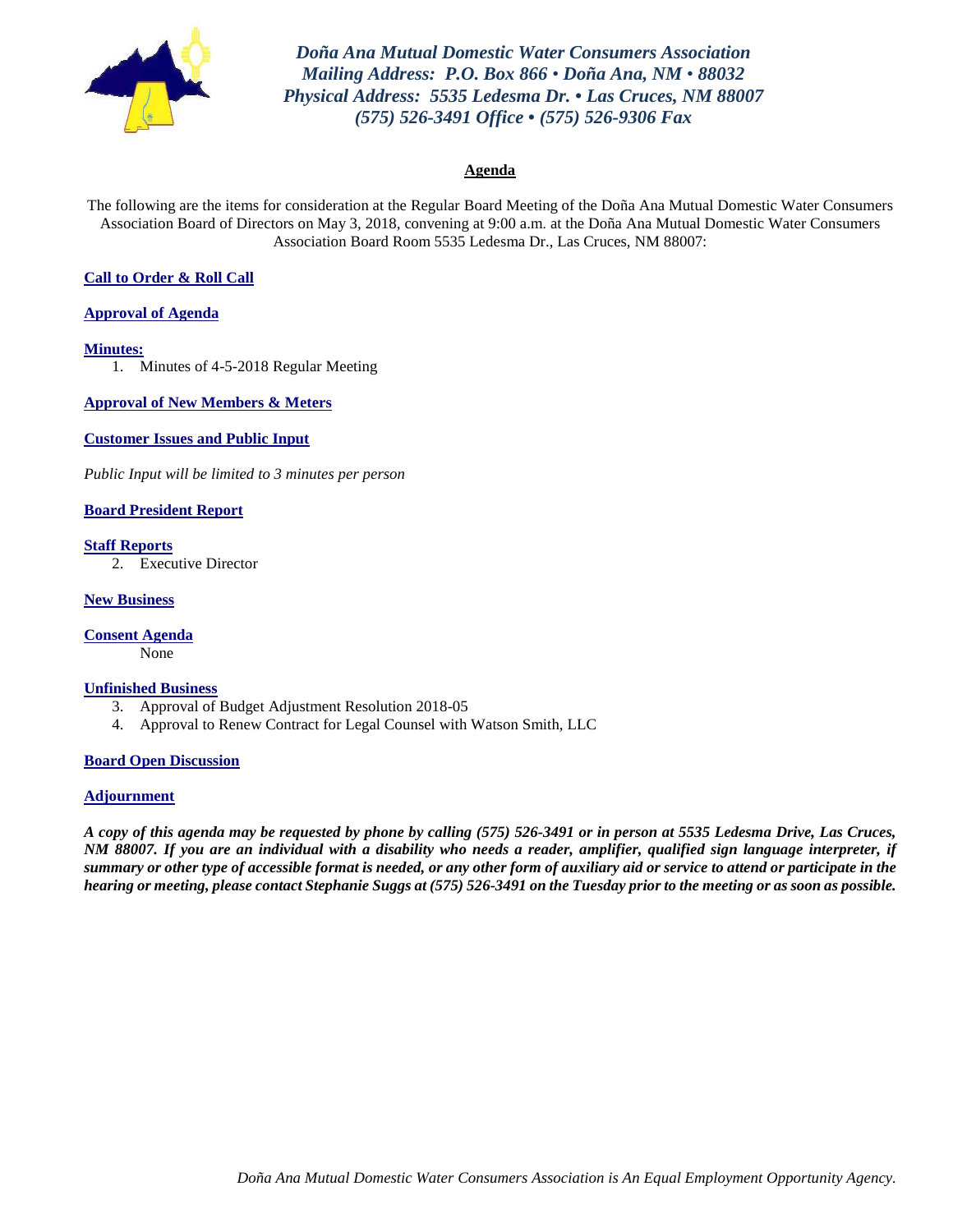

*Doña Ana Mutual Domestic Water Consumers Association Mailing Address: P.O. Box 866 • Doña Ana, NM • 88042 Physical Address: 5545 Ledesma Dr. • Las Cruces, NM 88007 (575) 526-4491 Office • (575) 526-9406 Fax*

The following are the minutes of the Regular Board Meeting of the Doña Ana Mutual Domestic Water Consumers Association Board of Directors, April 5, 2018 convened at 9:00 a.m. in the Doña Ana Mutual Domestic Water Consumers Association Board Room located at 5535 Ledesma Dr., Las Cruces, NM 88007:

## **Call to Order & Roll Call**

President Melton called the meeting to order at 9:00 a.m. and called roll: Vice President – Jamie Stull, Present Secretary/Treasurer – Dr. Kurt Anderson, Present Board Member – Dan Hortert, Present Board Member – Tod Roberts, Present

A Quorum was declared

## **Others in Attendance:**

Legal Counsel – Joshua Smith Community Members – Narciso Valdez

## **Approval of Agenda**

Mr. Roberts moved to approve the agenda for the April 5, 2018 Regular Board Meeting as presented; the motion was seconded by Dr. Anderson. The Chair called for discussion of the motion. Mr. Melton advised there will not be a staff report today as our Executive Director is out of office for an excused absence. The Chair called for a vote on the motion. The motion carried by roll call vote 5-0.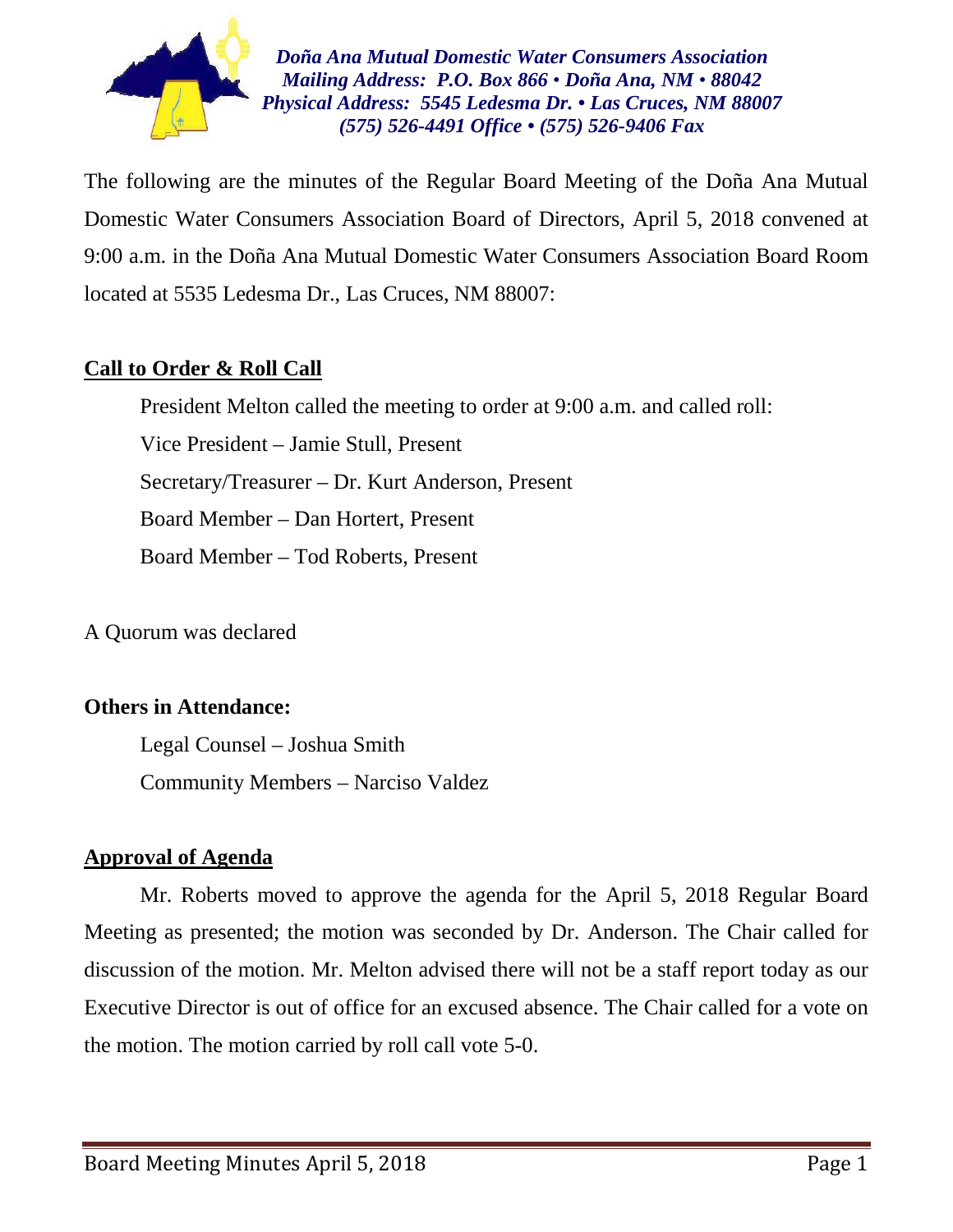## **Minutes**

Dr. Anderson moved to approve the Regular Board Meeting Minutes of March 15, 2018 as presented; the motion was seconded by Mr. Stull. The Chair called for discussion of the motion; none was brought forward. The Chair called for a vote on the minutes; the motion carried by roll call vote 5-0.

## **New Members & New Meters**

Dr. Anderson moved to approve the New Members and New Meters list as presented; the motion was seconded by Mr. Hortert. The Chair called for discussion of the motion. Mr. Melton advised we have four new meters; the remainder are new members for existing properties in our service area. The Chair called for a vote on the motion; the motion carried by roll call vote 5-0.

## **Customer Issues and Public Input**

Mr. Narciso Valdez approached the Board of Directors with concerns regarding the base charge for a meter and the water loss protection that has recently been added to his billing. Mr. Valdez does not agree with the Association's standard base charge, nor does he wish to participate in the water loss protection. Mr. Melton explained that when a customer requests service, it becomes a contract to provide the capability to serve, which includes fixed operating costs. The accepted practice for most utility industries consists of at least two billing parts; the base charge (which is the cost of doing business), and the utilization or usage charge (based on the quantity of the service provided). As long as we provide the capability to serve we must charge the minimum base charge to every member. There is a potential for other fees; in the Association's case we have the new water loss protection, which was implemented in February 2018. A member can opt out of this program at any time. Every member received an insert in two billing cycles and several newsletters explained in detail our new leak protection program. Mr. Valdez was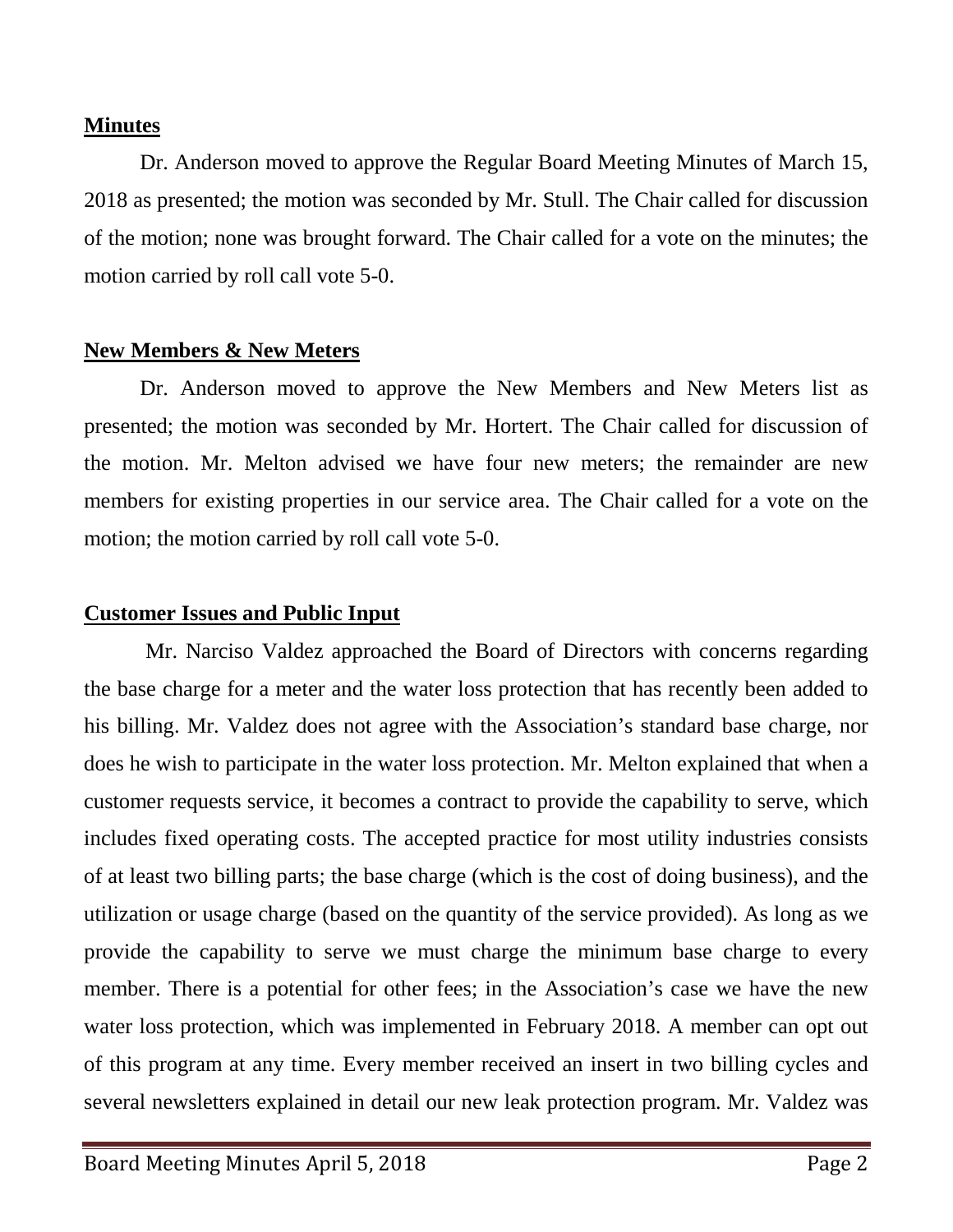presented two options; he can keep his meter with the minimum base charge or complete the request for having a meter removed. Mr. Melton cautioned with regard to having a meter pulled as having a meter reinstalled is considered a new account with all associated fees. Our fees are established by the Board of Directors in accordance with the Sanitary Projects Act through the statutes of the State of New Mexico. We have also had our operating costs reviewed by a nationally recognized rate expert in order to maintain as economical of a system for our membership as possible. At this time we charge less than the recommendation from our rate expert.

## **Board President Report**

Mr. Melton congratulated and thanked our Executive Director and her staff for a successful Annual Membership Meeting. He also thanked the Board of Directors for their services.

## **Staff Reports**

None

## **New Business**

None

## **Unfinished Business**

Dr. Anderson moved to approve Contract 6327054 Water Improvement Project; the motion was seconded by Mr. Stull. The Chair called for discussion of the motion. Mr. Melton advised he did have a few concerns that Ms. Horton was able to clarify regarding the connecting line to a neighboring water system. Mr. Hortert requested clarification on the field survey and mapping. Mr. Melton explained this assists with our GIS and internal workings. Mr. Melton also clarified the funding for this project is a result of excess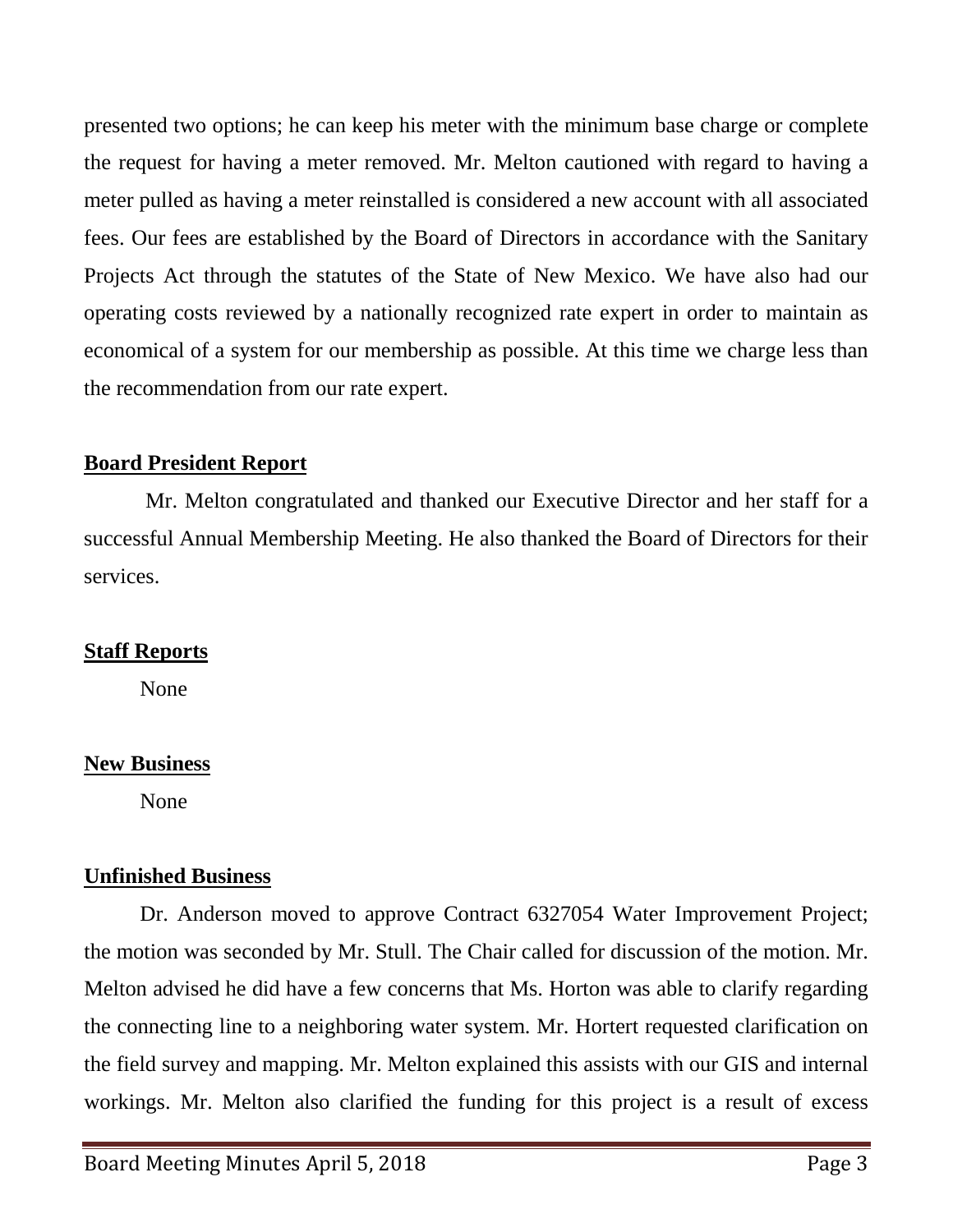funding from prior projects with change orders to an existing project. The Chair called for a vote on the motion; the motion carried by roll call vote 5-0.

## **Open Discussion**

Mr. Roberts inquired about the two wells that are currently inactive in the Picacho Hills area. Mr. Melton advised while we may not be currently using the two wells we do hold the easement, wells, and small pieces of property they sit on and it is our desire to continue to maintain this. Mr. Roberts asked if we have intentions of getting these wells online for back up. At this time, it is not economically feasible.

## **Adjournment**

Mr. Stull moved to adjourn at 9:57 a.m. with a second from Dr. Anderson. The Chair called for a vote on the motion. The motion carried by roll call vote 5-0.

\_\_\_\_\_\_\_\_\_\_\_\_\_\_\_\_\_\_\_\_\_\_\_\_\_ \_\_\_\_\_\_\_\_\_

Kurt Anderson Date Secretary/ Treasurer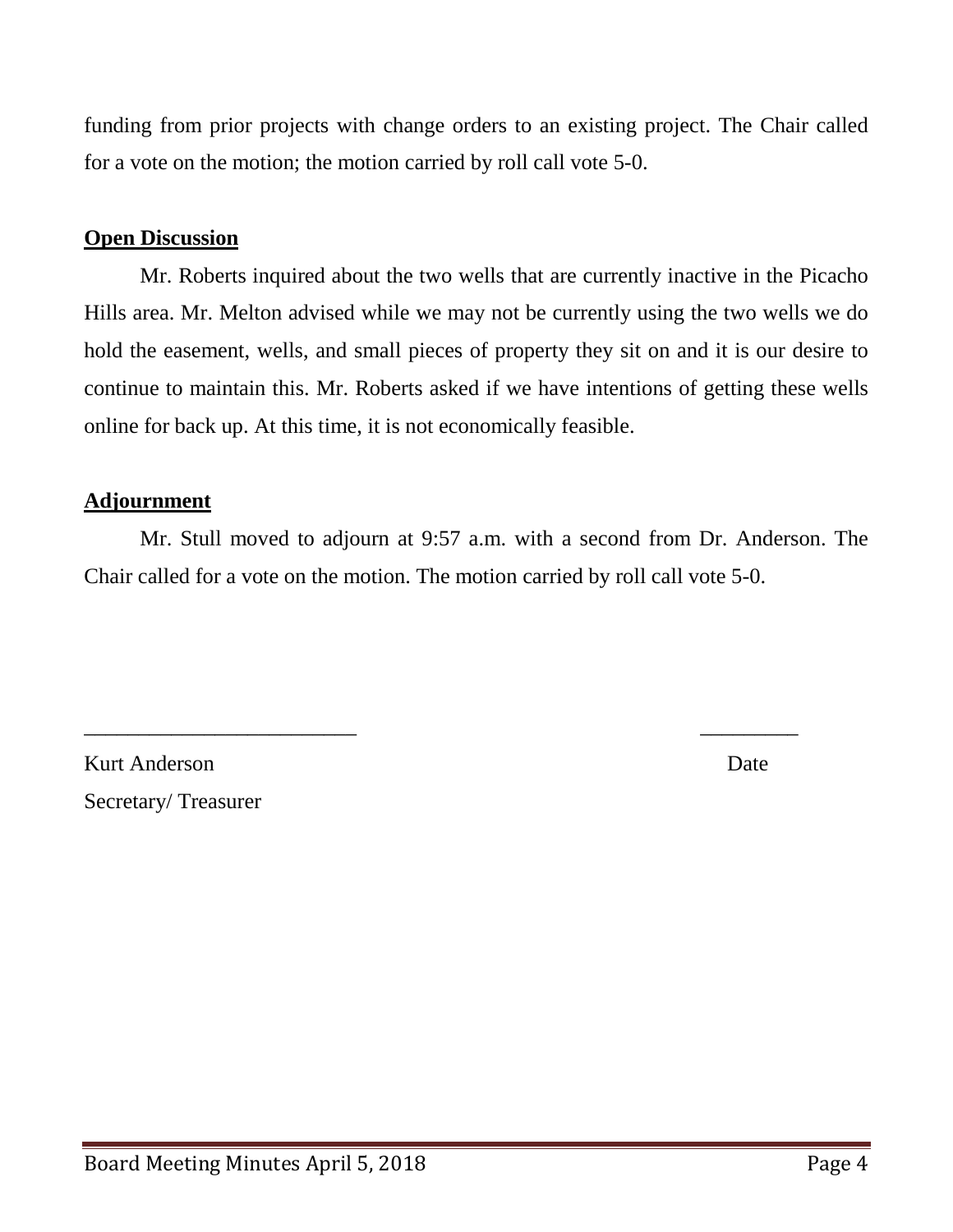| <b>New Members and New Meters</b> |                        |            |                     |                   |               |                |                   |                   |  |
|-----------------------------------|------------------------|------------|---------------------|-------------------|---------------|----------------|-------------------|-------------------|--|
| <b>Name</b>                       | <b>Address</b>         | Tap In Fee | <b>Water Rights</b> | <b>Membership</b> | Tax           | <b>Sewer</b>   | <b>Other Fees</b> | <b>Total Fees</b> |  |
| <b>Desert View Homes</b>          | 3030 San Lorenzo       | 1,255.00   | Ŝ.<br>1,750.00      |                   | \$.<br>233.60 | \$<br>1,667.00 |                   | 4,905.60          |  |
| <b>Desert View Homes</b>          | 3026 San Elizario      | 1,255.00   | 1,750.00<br>Ś       |                   | 233.60<br>Ś.  | 1,667.00<br>\$ |                   | 4,905.60          |  |
| Mary Lowery                       | 1624 Arco De Goya      | 1,255.00   | 1,750.00<br>S       | 75.00             | 412.50<br>S   | 5,170.00<br>S. |                   | 8,662.50          |  |
| Alberto Medrano                   | 3027 San Elizario      |            |                     | 75.00             | \$<br>3.75    |                |                   | 78.75             |  |
| John Engel                        | 6620 Vista Hermosa     |            |                     | 75.00             | \$<br>3.75    |                |                   | 78.75             |  |
| D. Elaine Johnson                 | 4431 Sugar Sand Trail  | 1,255.00   |                     | 75.00             | \$<br>66.50   |                |                   | 1,396.50          |  |
| Carlos Moran                      | 1909 River Ct          |            |                     | 75.00             | 3.75          |                |                   | 78.75             |  |
| Stanislas T. Czacki               | 1155 Puerta de Picacho |            |                     | \$75.00           | 3.75          |                |                   | 78.75             |  |
| Susana Diaz                       | 2867 La Union Ct       |            |                     | 75.00             | 3.75          |                |                   | 78.75             |  |
| <b>Mathew Mcconnell</b>           | 4872 Raintree Ln       |            |                     | 75.00             | 3.75          |                |                   | 78.75             |  |
| <b>Frank Mitchell</b>             | 11835 Warrior Lane     |            |                     | 75.00             | 3.75          |                |                   | 78.75             |  |
| Jennifer Jasso                    | 5375 Dona Ana Rd       |            |                     | 75.00             | 3.75          |                |                   | 78.75             |  |
| <b>Colleen Reed</b>               | 12280 Ft Cummings      |            |                     | 75.00             | 3.75          |                |                   | 78.75             |  |
| Raymundo Ramirez                  | 12235 Ft McRae         |            |                     | 75.00             | \$<br>3.75    |                |                   | 78.75             |  |
| <b>Eloy Carlin</b>                | 136 Coues Deer         |            |                     | 75.00             | \$<br>3.75    |                |                   | 78.75             |  |
| <b>Netsolar Construction</b>      | 1564 Arco De Goya      | 1,255.00   | \$<br>1,750.00      | 75.00             | \$<br>415.00  | \$<br>2,444.20 | 2,425.80          | 8,365.00          |  |
|                                   |                        | 6,275.00   | 7,000.00            | 1,050.00          | \$1,402.45    | \$10,948.20    | 2,425.80          | \$29,101.45       |  |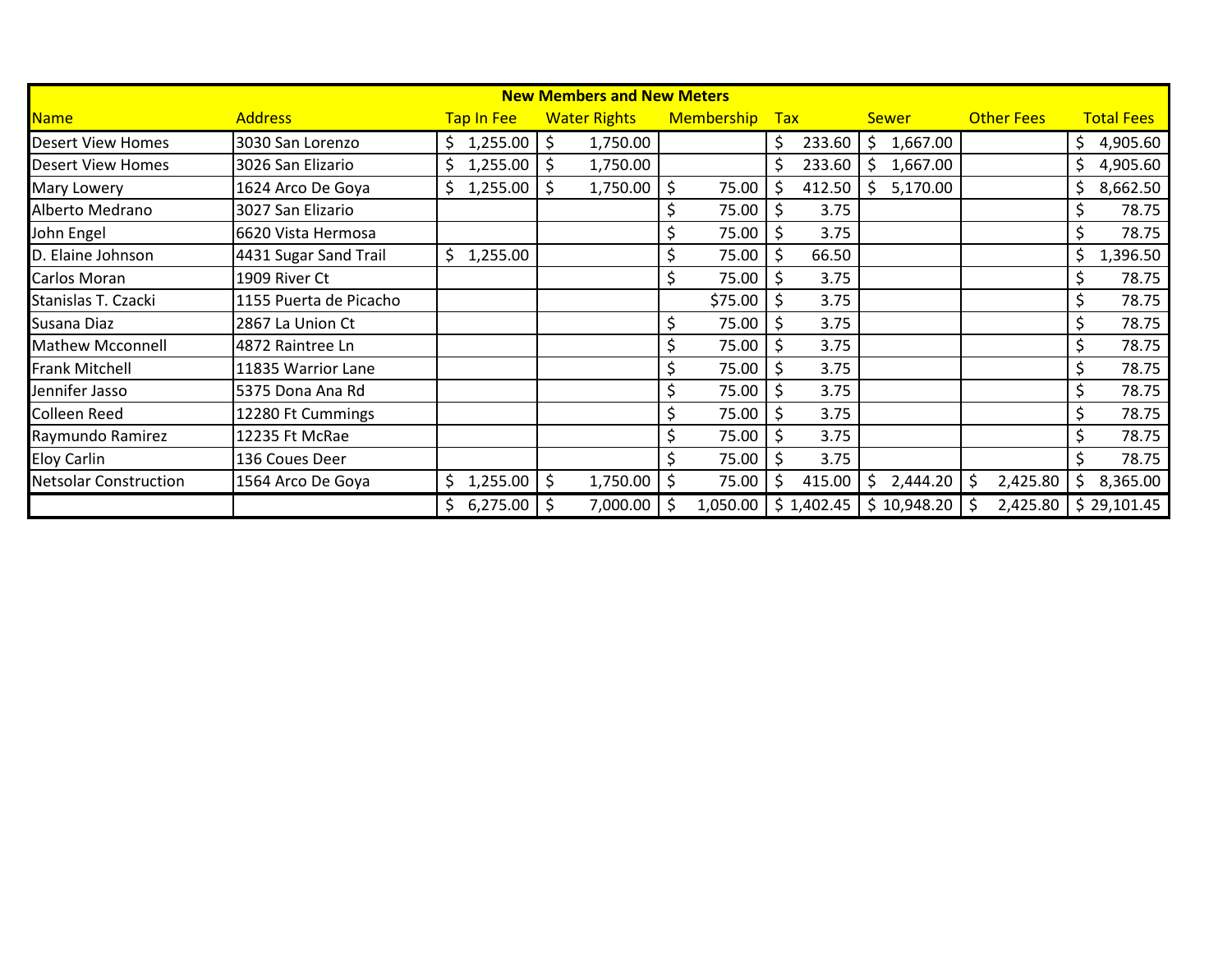

*Doña Ana Mutual Domestic Water Consumers Association Mailing Address: P.O. Box 866 • Doña Ana, NM • 88032 Physical Address: 5535 Ledesma Dr. • Las Cruces, NM 88007 (575) 526-3491 Office • (575) 526-9306 Fax*

#### **RESOLUTION # 2018 – 05**

## **A RESOLUTION ADOPTING THE AMENDED 2017 - 2018 FISCAL YEAR OPERATING BUDGET FOR DOÑA ANA MUTUAL DOMESTIC WATER CONSUMERS ASSOCIATION.**

- **WHEREAS, the Board of Directors of Doña Ana Mutual Domestic Water Consumers Association, New Mexico, has amended the operating budget for the fiscal year 2017 - 2018; and**
- **WHEREAS, said budget was amended on the basis of need and through cooperation with all user departments, elected officials, and other department supervisors; and**
- **WHEREAS the official meeting for the review of the budget was advertised in compliance with the New Mexico Open Meetings Act; and**
- **WHEREAS it is the majority opinion of this Board that the proposed budget meets the requirements as currently determined for the fiscal year 2017 - 2018.**

NOW, THEREFORE BE IT RESOLVED THAT THE BOARD OF DIRECTORS OF DOÑA ANA

MUTUAL DOMESTIC WATER CONSUMERS ASSOCIATION, NEW MEXICO:

- **1. The accompanying budget will be the approved Amended Operating Budget for the 2017 - 2018 Fiscal Year for Doña Ana Mutual Domestic Water Consumers Association.**
- **2. The Resolution # 2017 - 08 overrides any and all other existing Budgets for the Fiscal Year 2017 - 2018.**

**APPROVED, ADOPTED AND PASSED by the Board of Directors at the Regular Board Meeting held on May 3, 2018.** 

James F. Melton, President Y/N Jamie Stull, Vice President Y/N

Dr. Kurt Anderson, Sec./Treas. Y/N Gregory T. Robert, Board Member Y/N

Daniel Hortert, Board Member Y/N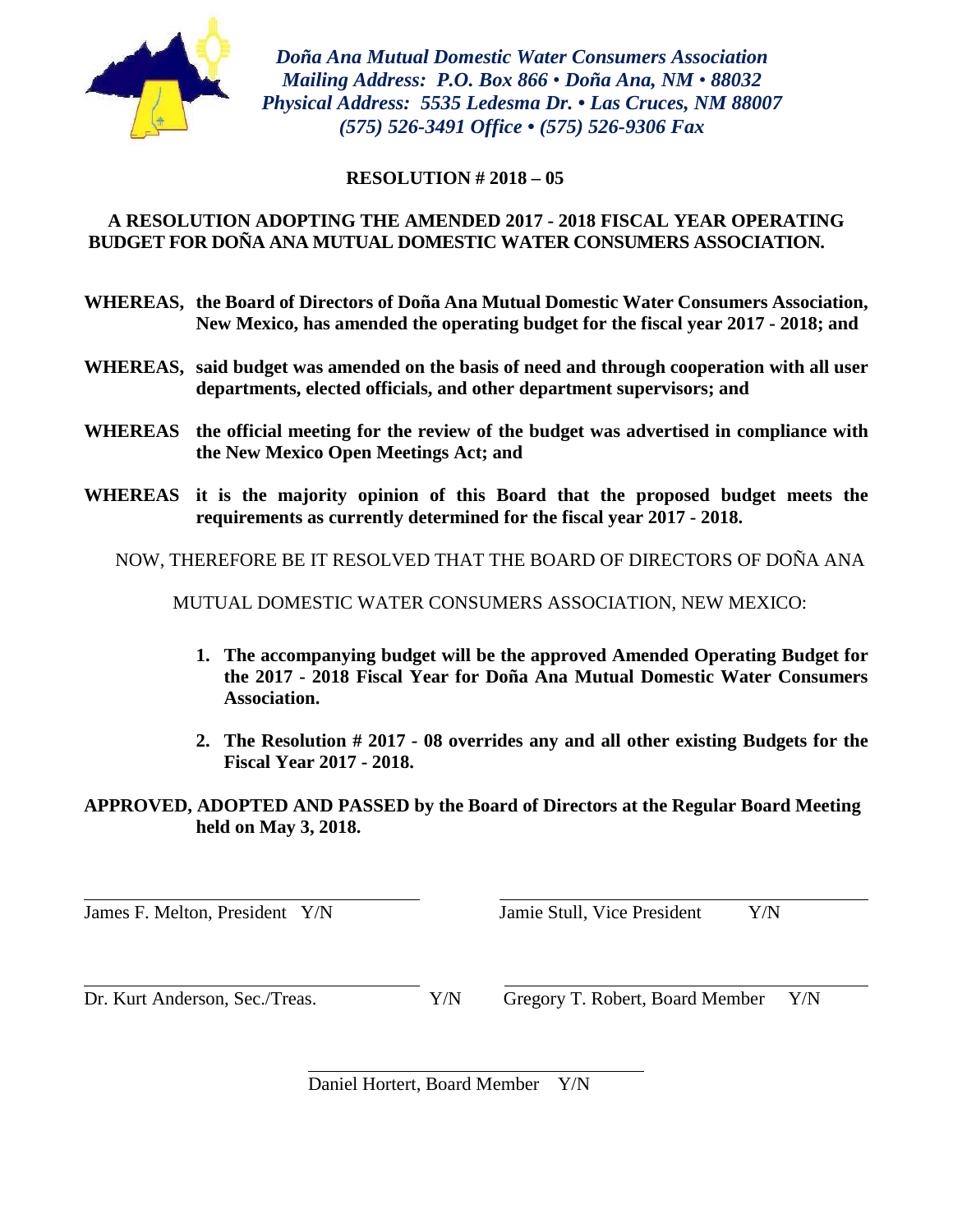**Budget Adjustment Register**



# Dona Ana MDWCA **Adjustment Detail**

Packet: GLPKT00906FY18 - FY 18 BAR

| <b>Adjustment Number</b>                  | <b>Budget Code</b>    |                             | <b>Description</b> |                               |                 |               | <b>Adjustment Date</b> |
|-------------------------------------------|-----------------------|-----------------------------|--------------------|-------------------------------|-----------------|---------------|------------------------|
| BA0004FY18<br><b>Summary Description:</b> | FY 2018 Annual Budget |                             | <b>FY 2018 BAR</b> |                               |                 |               | 5/3/2018               |
| <b>Account Number</b>                     |                       | <b>Account Name</b>         |                    | <b>Adjustment Description</b> | <b>Before</b>   | Adjustment    | After                  |
| 100-10-4000-100                           |                       | Water Sales Income          |                    | <b>FY 2018 BAR</b>            | $-3,187,800.00$ | $-200,000.00$ | $-3,387,800.00$        |
| May:                                      | $-200,000.00$         |                             |                    |                               |                 |               |                        |
| 100-10-4015-100                           |                       | <b>Installation Charges</b> |                    | <b>FY 2018 BAR</b>            | $-200,000.00$   | $-20,000.00$  | $-220,000.00$          |
| May:                                      | $-20,000.00$          |                             |                    |                               |                 |               |                        |
| 100-10-4110-150                           |                       | Wastewater Revenue          |                    | <b>FY 2018 BAR</b>            | -554,700.00     | $-75,000.00$  | $-629,700.00$          |
| May:                                      | $-75,000.00$          |                             |                    |                               |                 |               |                        |
| 100-10-4903-100                           |                       | Service Charges             |                    | <b>FY 2018 BAR</b>            | $-7,500.00$     | $-25,000.00$  | $-32,500.00$           |
| May:                                      | $-25,000.00$          |                             |                    |                               |                 |               |                        |
| 100-10-4905-150                           |                       | Penalties                   |                    | <b>FY 2018 BAR</b>            | $-5,000.00$     | $-1,000.00$   | $-6,000.00$            |
| May:                                      | $-1,000.00$           |                             |                    |                               |                 |               |                        |
| 100-10-4910-100                           |                       | <b>Membership Revenues</b>  |                    | <b>FY 2018 BAR</b>            | $-20,000.00$    | $-3,000.00$   | $-23,000.00$           |
| May:                                      | $-3,000.00$           |                             |                    |                               |                 |               |                        |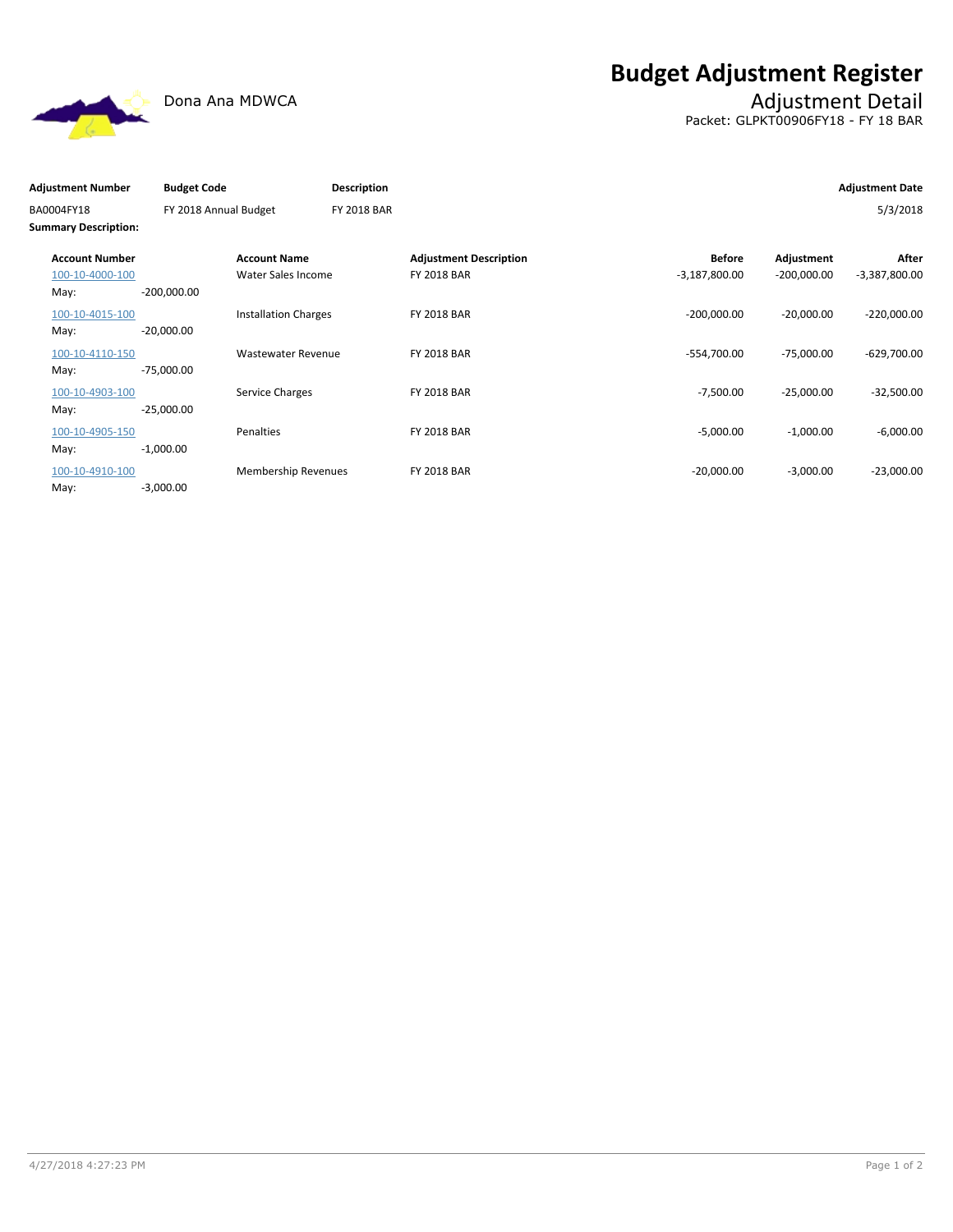#### **Budget Adjustment Register Packet: GLPKT00906FY18 - FY 18 BAR**

**Summary**

| <b>Budget</b>  | <b>Budget Description</b> | Account         | <b>Account Description</b>  | <b>Before</b>   | Adjustment    | After           |
|----------------|---------------------------|-----------------|-----------------------------|-----------------|---------------|-----------------|
| FY 2017 - 2018 | FY 2018 Annual Budget     | 100-10-4000-100 | Water Sales Income          | $-3,187,800.00$ | $-200.000.00$ | $-3,387,800.00$ |
|                |                           | 100-10-4015-100 | <b>Installation Charges</b> | $-200,000.00$   | $-20,000.00$  | $-220,000.00$   |
|                |                           | 100-10-4110-150 | <b>Wastewater Revenue</b>   | $-554,700.00$   | $-75,000.00$  | $-629,700.00$   |
|                |                           | 100-10-4903-100 | Service Charges             | $-7,500.00$     | $-25,000.00$  | $-32,500.00$    |
|                |                           | 100-10-4905-150 | Penalties                   | $-5,000.00$     | $-1,000.00$   | $-6,000.00$     |
|                |                           | 100-10-4910-100 | <b>Membership Revenues</b>  | $-20,000.00$    | $-3,000.00$   | $-23,000.00$    |
|                |                           |                 | FY 2017 - 2018 Total:       | $-3,975,000.00$ | $-324.000.00$ | -4,299,000.00   |

 **Grand Total: -3,975,000.00 -324,000.00 -4,299,000.00**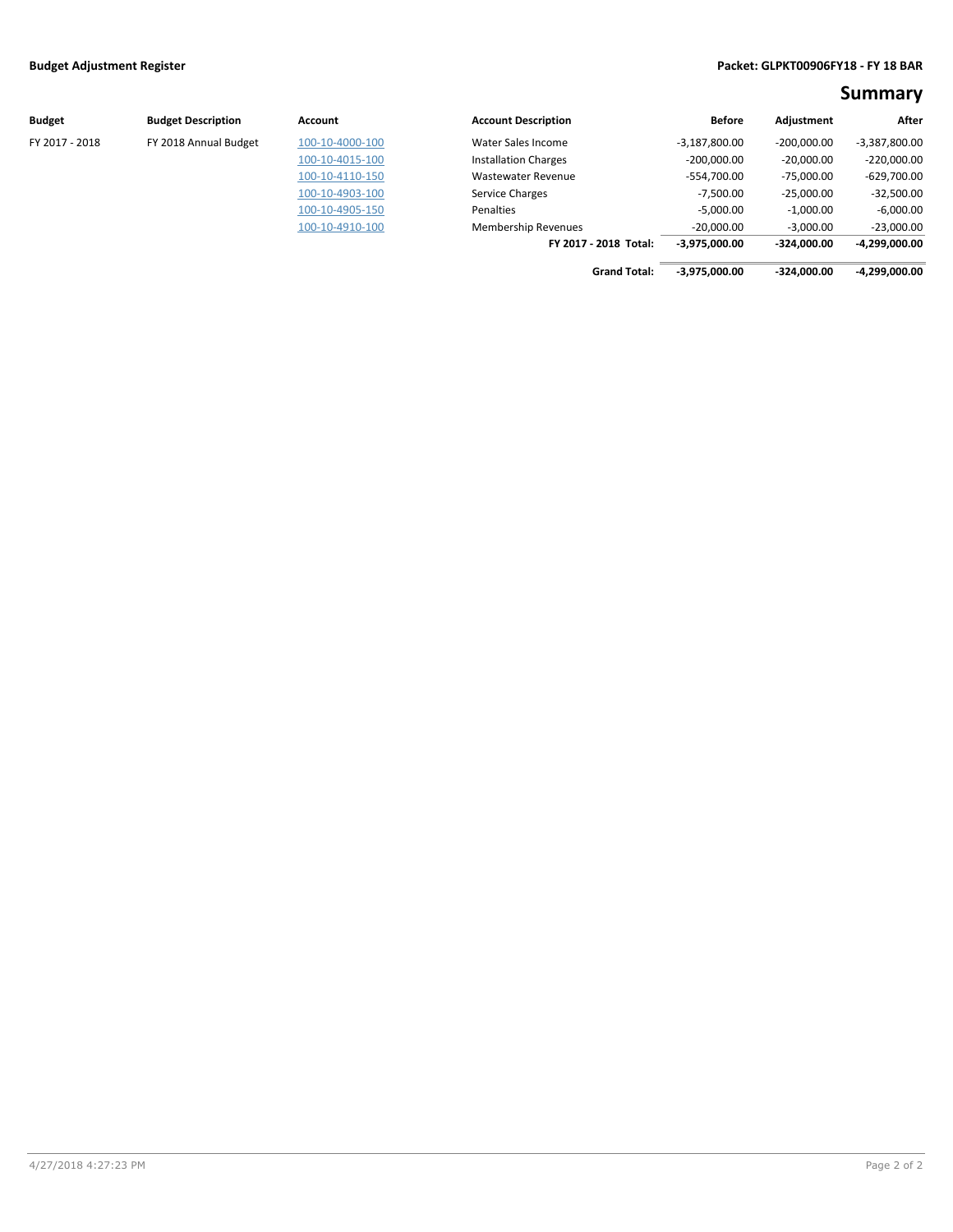## **DOÑA ANA MUTUAL DOMESTIC WATER CONSUMERS ASSOCIATION ("ASSOCIATION")**

#### **For**

#### **LEGAL SERVICES**

#### **CONTRACT NUMBER RFP 2016 - 01**

THIS AGREEMENT is made and entered into by and between Watson Smith, LLC, whose address is 1100 S. Main., Ste. 21, Las Cruces, NM 88005 ("Contractor") and Doña Ana Mutual Domestic Water Consumers Association ("Association").

It is mutually agreed between the parties:

#### 1. DEFINITIONS:

1.1. "Acceptance"-means approval, after a test period, of software, communications, card products, systems production facility, or any other component of this project, by the Association.

1.2 "Agreement Administrator"-means the individual assigned by the Association to administer the Agreement.

- 1.3 "Contract"-means an agreement for the procurement of items of tangible personal property or services. "Contract" and "Agreement" are used interchangeably, and both refer to this Agreement.
- 1.4 "Determination"-means the written decision of the Association or the written agreement of the parties that becomes an amendment to this Agreement in accordance with paragraph 16.
- 1.5 "Project Manager"-means the Association-identified employee or consultant who reports to the Association regarding the services and products contracted in this Agreement.
- 1.6 "Services"-refers to legal services, including letters, telephone conference, presentations, briefs, legal filings and memoranda that the Contractor develops under this Agreement.
- 1.7 "Task"-means a specific piece of work or activity.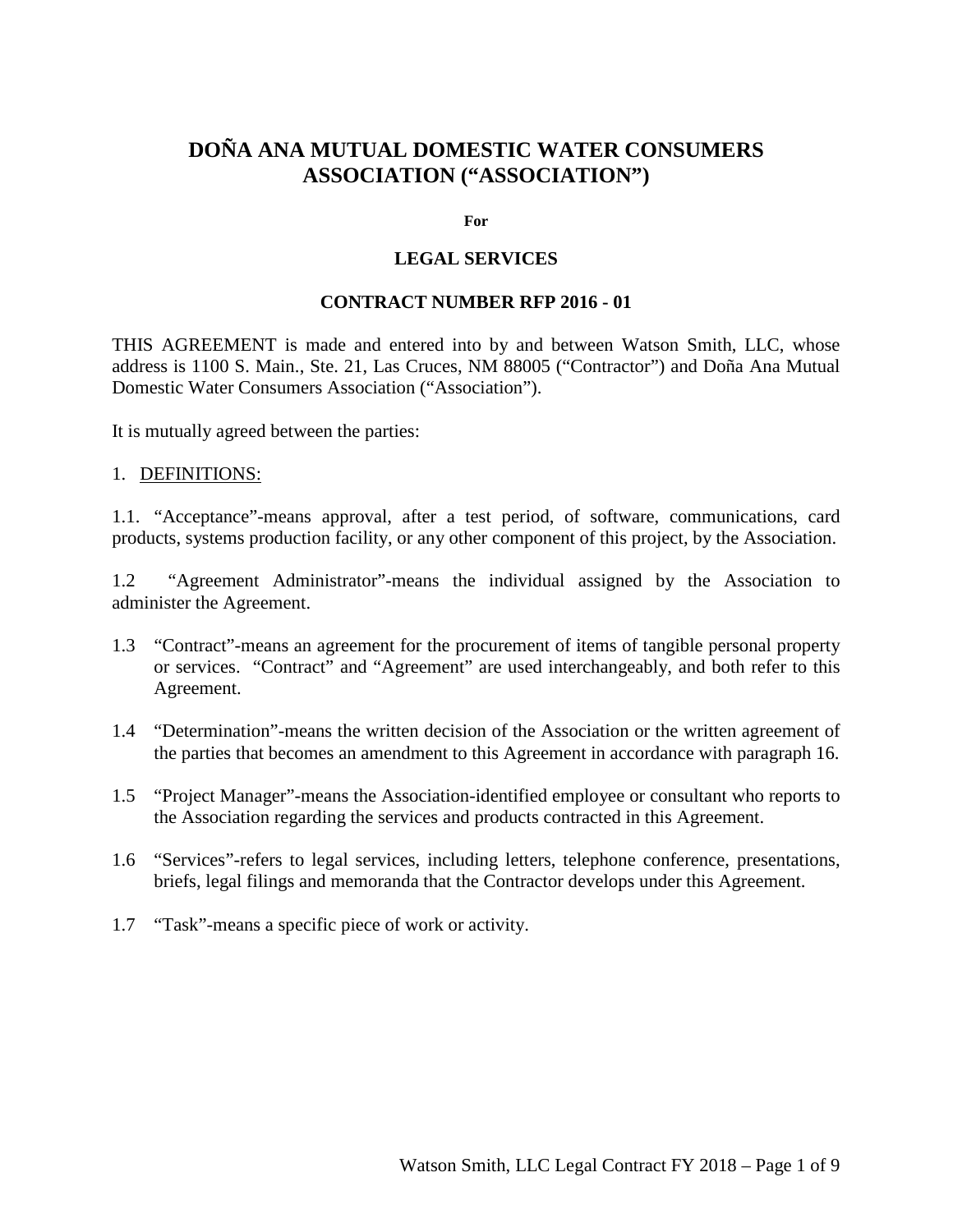2. DETAILED SCOPE OF WORK: The Association desires to contract legal services for an independent law firm. Responsibilities include attending monthly board meetings, or meetings of the Board of Directors if requested, addressing any legal matter that arises, including but not limited to State of New Mexico water law, reviewing contracts, reviewing services and goods proposals and procurement, advising on personnel matters, drafting and reviewing and defending resolutions, conduct of litigations, statutes and regulations, planning and zoning, historic preservation, environmental law, prosecution of litigations, intergovernmental affairs, legislative lobbying. Offerors must possess necessary licenses to enable them to provide representation to the Association before New Mexico State and Federal Courts. Contractor will be expected to be proactively aware of and prepared to counsel regarding, matters of import to the Association.

3. DUTIES AND RESPONSIBILITIES: Contractor shall perform legal counsel at the direction of the Association Board of Directors and/or Executive Director. The Association shall have ultimate approval authority with regard to litigation strategy and all pleadings shall be submitted to the Association Board of Directors and/or Executive Director within a reasonable time prior to filing.

4. The Association retains the right to require a change in Offeror representatives if the assigned representatives are not, in the opinion of the Association, meeting its needs adequately.

5. All work performed by the Contractor under this Agreement must conform to applicable government laws, regulations, and codes as well as to acceptable industry standards and practices. This conformance includes but is not limited to all relevant State of New Mexico laws and statutes.

6. Contractor warrants that neither the Contractor nor any officer, stockholder, director or employee of the Contractor, is presently subject to any litigation or administrative proceeding before any court or administrative body which would have an adverse effect on the Contractor is any such litigation or proceeding presently threatened against it or any of its officers, stockholders, directors or employees. If any such proceeding is initiated or threatened during the term of this Agreement, the Contractor shall immediately disclose such fact to the Association.

7. The term of the Agreement shall be for 12 months commencing on July 1, 2018 and terminating on June 30, 2019. The Association reserves the right to renew this Agreement for up to three (3) additional one year terms (or portions thereof). In no event, however, shall the term of the Agreement exceed four years ending 2020. Furthermore, at any time during the term of the Agreement, the Agreement is subject to early termination or termination for lack of funding in accordance with Paragraph 8.1 or Paragraph 8.2 of the Agreement.

## 8. TERMINATION:

8.1 Early Termination – Notwithstanding any other provision of this Agreement, the Association may terminate this Agreement by delivering to the Contractor notice of the intent to terminate at least thirty (30) days prior to the intended date of termination. By such termination, the Association may nullify obligations, if any, already incurred for performance or failure to perform prior to the date of termination. Termination under this Paragraph may be made with or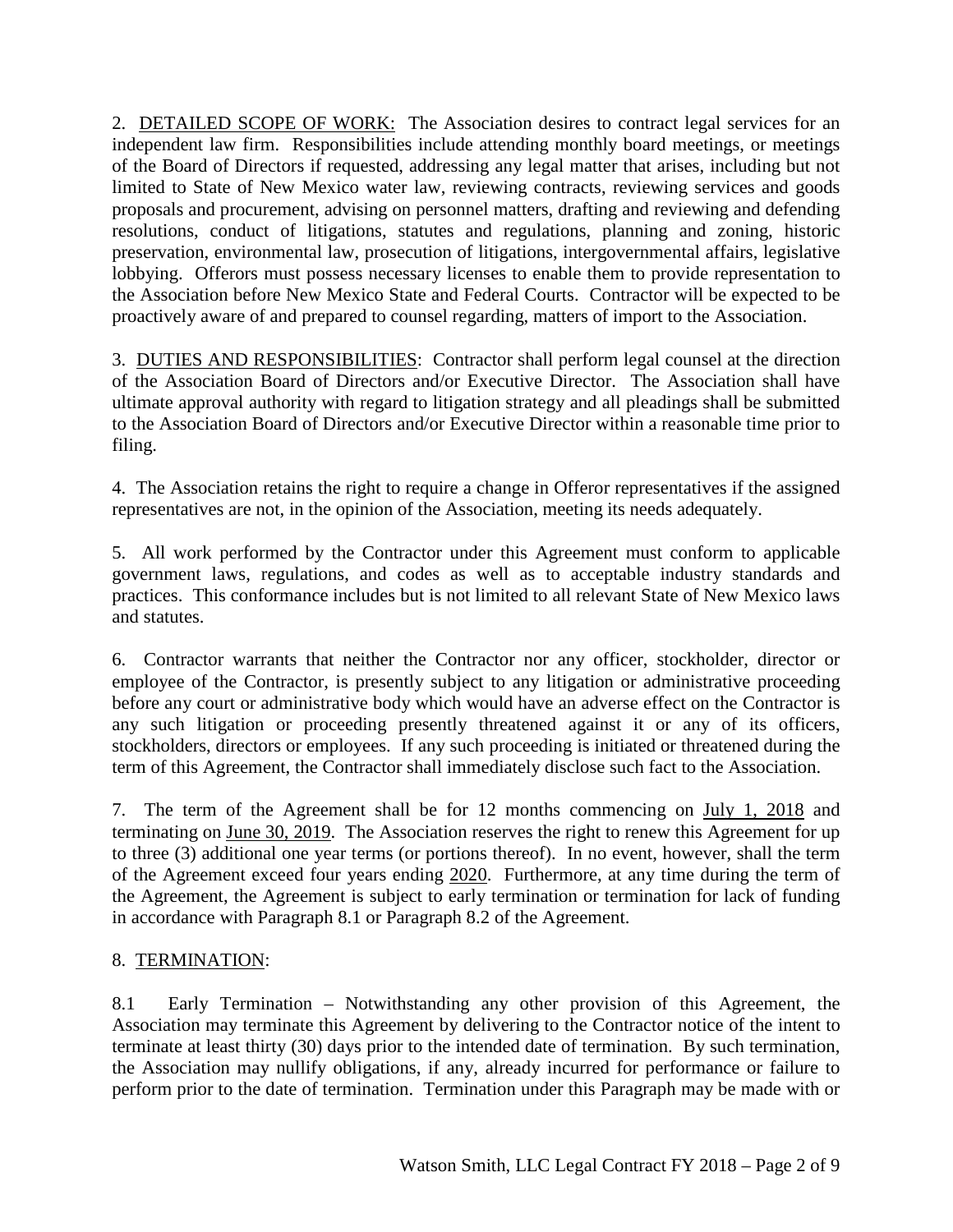without cause. THIS PROVISION IS NOT EXCLUSIVE AND DOES NOT CONSTITUTE A WAIVER OF ANY OTHER LEGAL RIGHTS AND REMEDIES AFFORDED THE ASSOCIATION IN SUCH CIRCUMSTANCES AS THE CONTRACTOR'S DEFAULT OR BREACH OF CONTRACT.

8.2 Termination for Lack of Funding – The terms of this agreement are continent upon sufficient authorizations and funding being or having been made by the Association for the performance of this Agreement. If sufficient authorizations and appropriations are not or have not been made by the Association, or are discontinued by the Association, this Agreement shall terminate upon written notice being given by the Association to the Contractor, the Association's decision as to whether sufficient authorizations or appropriations are or have been made, or are or have been discontinued, shall be accepted by the Contractor and shall be final.

## 9. COMPENSATION:

9.1 Travel and Lodging: Contractor personnel travel and lodging fees are reimbursable at actual travel costs.

9.2 Payment of Taxes: New Mexico gross receipts taxes levied on amounts payable under this Agreement shall be paid by the Contractor. The Contractor shall agree that the responsibility for payment of all state and federal taxes assessed on the compensation received under this Agreement shall be the Contractor's obligation and be identified under the Contractor's federal and state identification number(s). New Mexico gross receipts taxes shall be itemized separately on the invoice.

9.3 Condition of Payment: Upon completion of agreed upon services, Contractor shall submit an invoice to the Association for payment. Each invoice shall identify the services and describe the services performed.

## 10. INSURANCE:

The Contractor is required to obtain minimum insurance coverage, as follows:

10.1 Workers' compensation insurance to cover obligations imposed by applicable federal and state statutes with the minimum levels required by law.

10.2 Commercial general liability insurance with a minimum combined single liability of \$1,000,000.00 for each occurrence. The policy shall include coverage for bodily injury liability, contractual liability for liability assumed under this License, owner's and Contractor's protective liability, and broad form property damage. The policy shall contain a severability of interests provision.

10.3 Comprehensive automobile liability insurance with a combined single limit for bodily injury and property damage of not less than the minimum required by the State of New Mexico, for each occurrence with respect to Licensee's vehicle, whether owned, hired or non-owned, assigned to or used in the performance of work.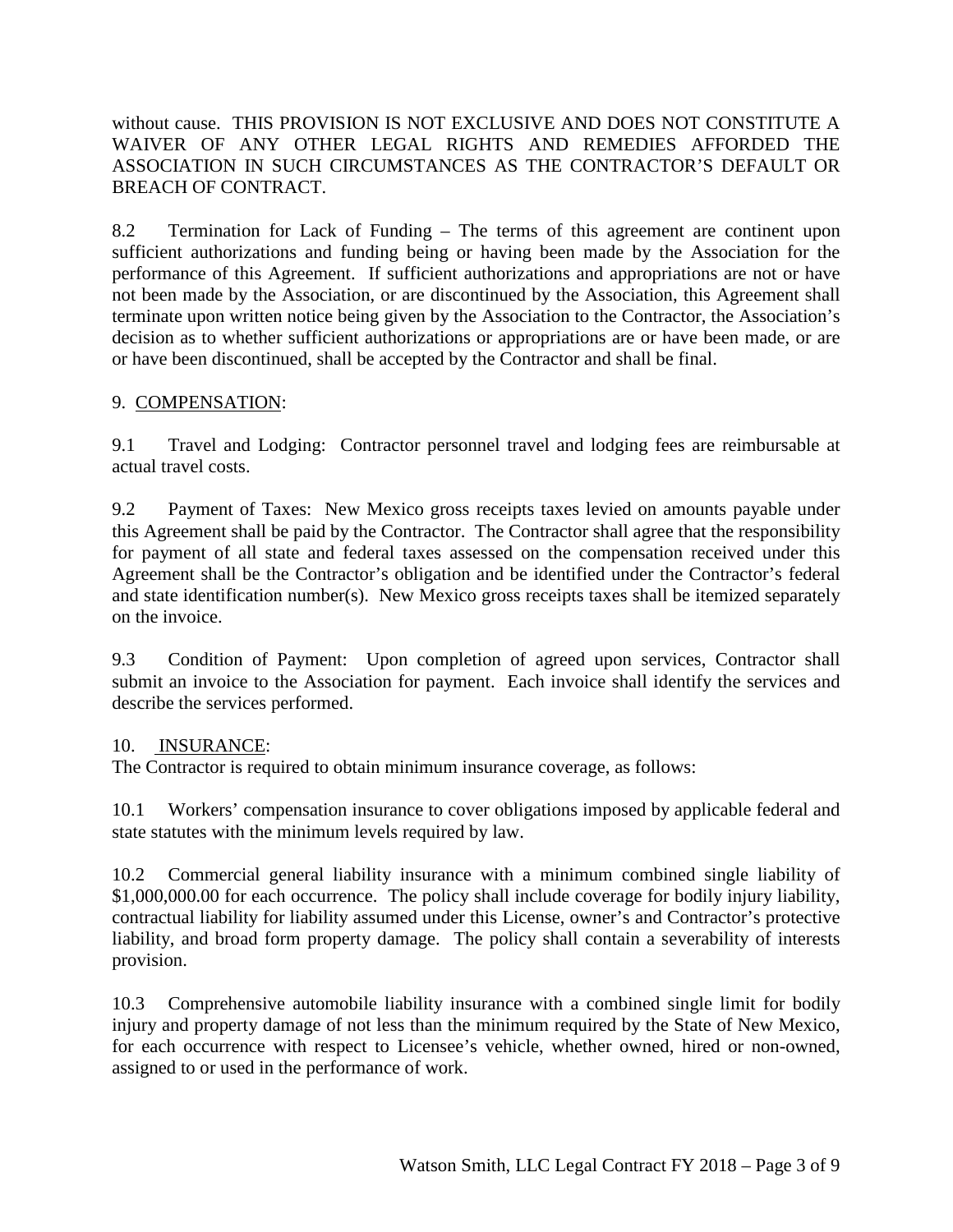10.4 The policies required by #1 and #2 shall be endorsed to include Contractor, its officers, agents and employee's ad additional insured and shall stipulate that the insurance afforded shall be excess and not contributory insurance.

10.5 Contractor and its insurers providing the required coverages shall waive all rights to subrogation against the Association and members of its governing bodies, its officers, agents and employees.

10.6 Insurance is required prior to commencing any work and Licensee shall furnish Licensor with Certificates of Insurance as evidence those policies provide the required coverages, conditions, and limits and are in full force and effect. Such certificates shall provide that not less than thirty (30) days advance notice of cancellation, termination, or alteration shall be sent directly to Licensor address as follows:

> Doña Ana Mutual Domestic Water Consumers Association P.O. Box 866 Doña Ana, NM 88032

10.7 Contractor understands and agrees that he will not be covered under the worker compensation insurance policy of the Association, or provided any employee benefits or other monetary benefit of any type or nature for performing the work.

## 11. INDEMNIFICATION:

11.1 In addition to the Contractor's liability as provided for in Paragraphs 9.2 and 10, of this Agreement, the Contractor shall indemnify, defend, and hold harmless the Association and their officers and employees from and against any and all claims, demands, liability, suits, causes of action, losses, damages, fines, fees, attorney fees, penalties, costs, expenses, injuries to property, judgments (including defense costs and attorney's fees) that occur or arise out of or in connection with:

11.1.1 Contractor's performance or failure to perform under any provision of this Agreement;

11.1.2 Contractor's breach of any term, condition, warranty or representation contained in this Agreement;

11.1.3 Contractor's provision of services that are not in accordance with any applicable law, rule, regulation, or provision of this Agreement;

11.1.4 Contractor's failure to perform in accordance with the standard of care contained in Paragraph 2.12 of this Agreement; or

11.1.5 Any error, omission, fraud, embezzlement, theft or negligence of Contractor.

11.2 It is understood, however, that the Contractor's obligations under this Paragraph 7 do not extend to liabilities resulting from causes beyond the control and without the fault or negligence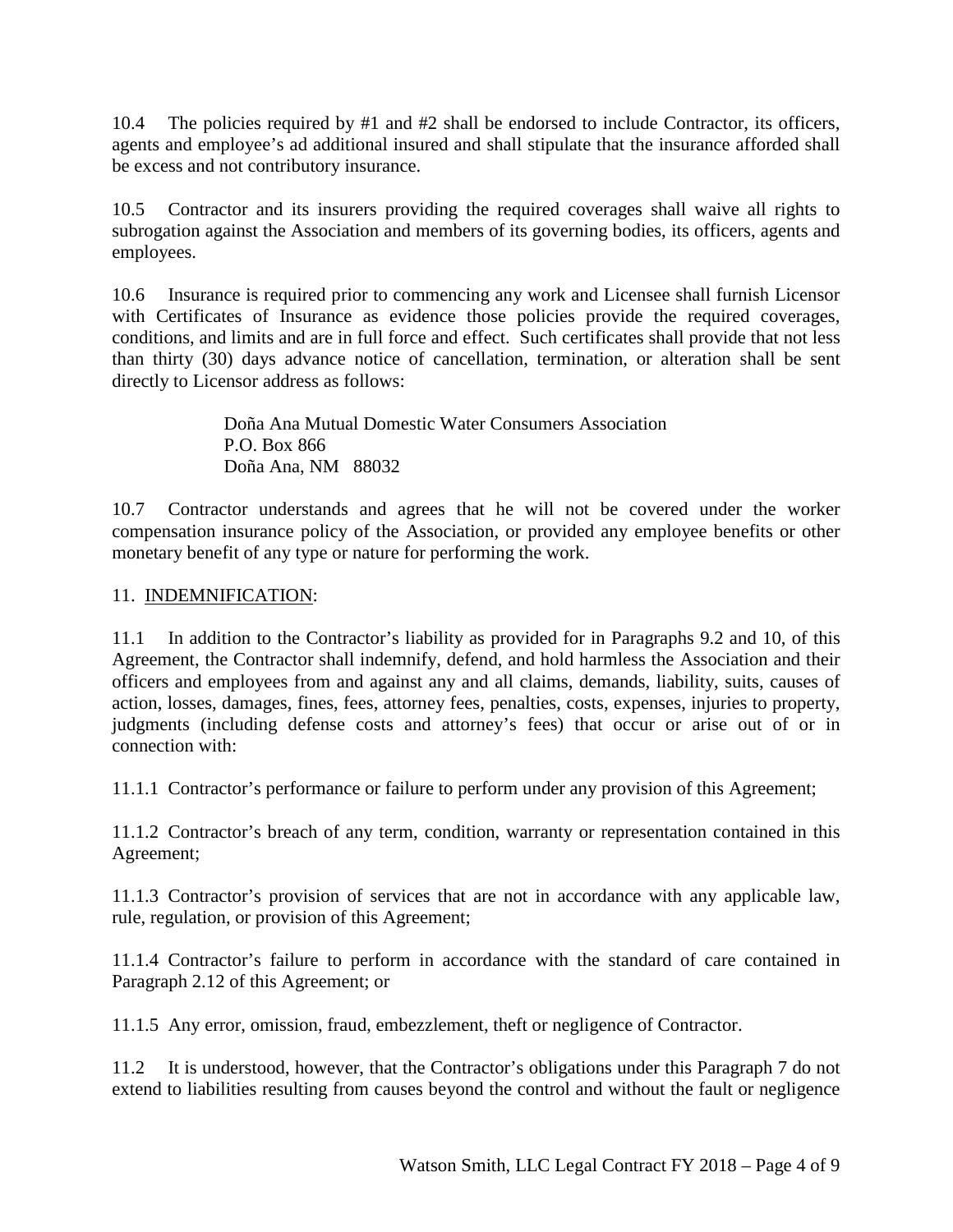of the Contractor, including acts of God, war or civil commotion, fire, earthquake, or other natural disaster, and unforeseeable acts of any federal, state, or local government or the Association thereof.

12. QUALITY ASSURANCE: The Agreement Administrator shall apply the following quality assurance process to all deliverables produced by the Contractor:

12.1 Quality assurance shall be a process whereby the Agreement Administrator determines that the deliverable complies with Agreement requirements, including all relevant standards and procedures and is correct and functional.

12.2 Quality assurance begins with personal receipt by the Agreement Administrator or her designee of the deliverable from the Contractor.

12.3 The Agreement Administrator shall have thirty (30) calendar days from the date of the receipt of deliverables to complete a quality assurance review.

12.4 If the deliverable provided by the Contractor is accepted under quality assurance, the Contractor will be notified of the acceptance in writing.

12.5 If the deliverable or any portion(s) thereof is unacceptable under quality assurance, the Agreement Administrator shall notify the Contractor in writing within thirty (30) calendar days from the date of receipt of that deliverable.

13. ASSIGNMENT: The Contractor shall not assign nor transfer any interest in this Agreement or assign any claims for money due or to become due under this Agreement without prior, written approval from the Association. No such assignment or transfer shall relieve the Contractor from its obligations and liabilities under this Agreement.

14. SUBCONTRACTING: The Contractor may be subcontract portions of the services to be performed under this Agreement with prior, written approval of the Association.

15. STATUS OF CONTRACTOR: Notwithstanding any other provisions of this Agreement, the Contractor, and its agents and employees, are independent Contractors performing professional services for the Association and are not employees of the Association. The Contractor, including its agents and employees, shall not, by virtue of this Agreement, accrue leave, retirement, insurance, bonding, use of the Association vehicles, or any other benefits afforded to employees of the Association. The Contractor acknowledges that all sums received under the terms of the Agreement are reportable by it for income tax purposes as selfemployment or business income.

16. RELEASE: The Contractor's acceptance of final payment of the amount due under this Agreement shall operate as a release of the Association, its officers and employees, from all liabilities, claims and obligations whatsoever arising from or under this Agreement. The Contractor agrees not to purport to bind the Association to any obligation not assumed within the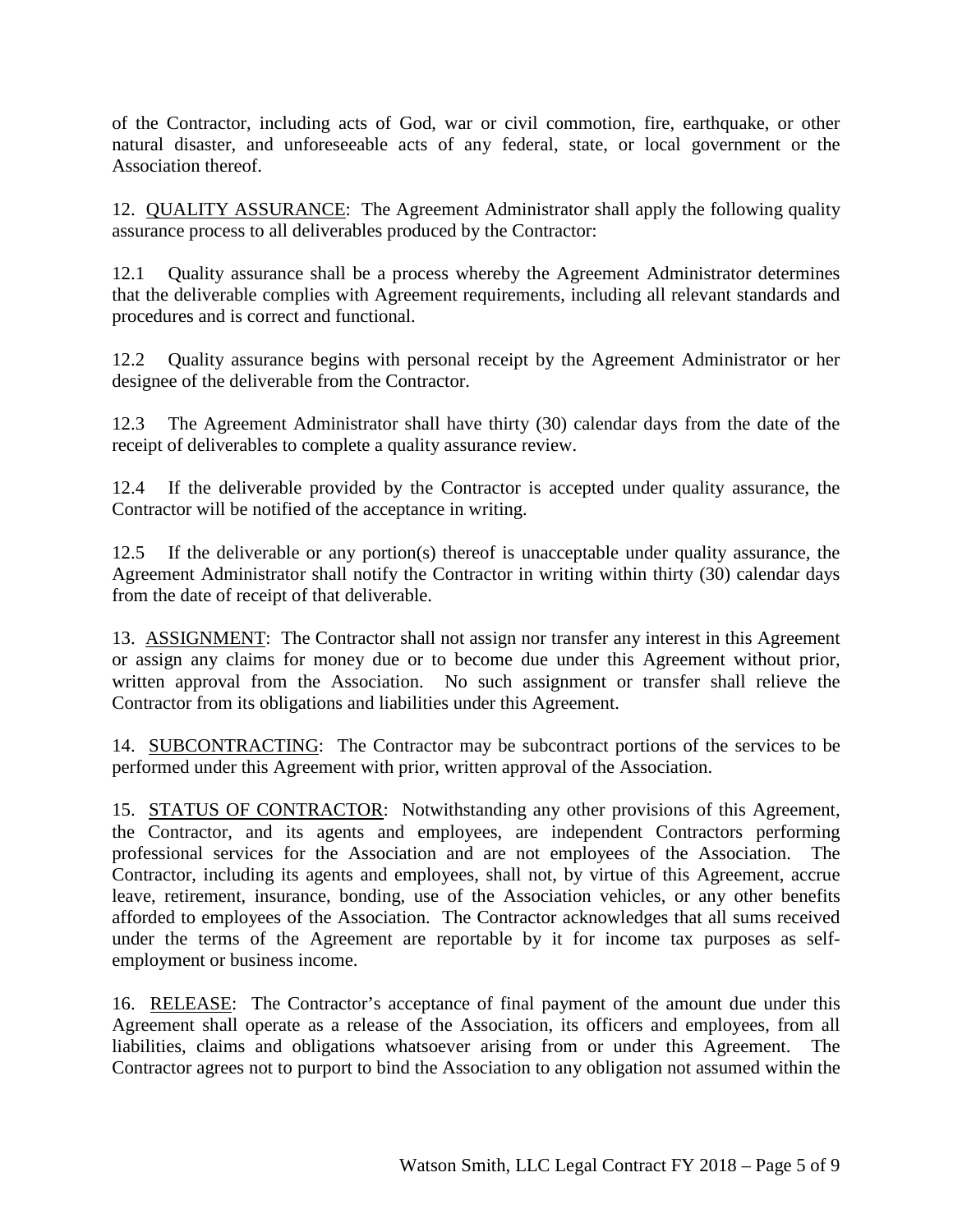terms of this Agreement by the Association, unless the Contractor has express written authority to do so, and then only within the strict limits of that authority.

17. CONFIDENTIALITY: Any information provided to or developed by the Contractor in the performance of this Agreement shall be kept confidential and shall not be made available to any individual or organization by the Contractor without the prior written approval of the Association except as may otherwise be required by law.

18. CONFLICT OF INTEREST: The Contractor warrants that it presently has not interest and shall not acquire any interest, direct or indirect, that would conflict in any manner or degree with the performance of services required under this Agreement. The Contractor shall comply with the provisions of the Governmental Conduct Act, NMSA 1978, and Sections 10-16-1 to 10-16-8, regarding contracting with a public officer or state employee.

19. AMENDMENTS: This Agreement shall not be altered, changed, or amended except by an instrument in writing executed by the parties hereto.

20. EQUAL OPPORTUNITY COMPLIANCE: The Contractor agrees to abide by all federal and state laws and rules and regulations, and executive orders of the Governor of the State of New Mexico, pertaining to equal employment opportunity. In accordance with all such laws and rules and regulations, and executive orders of the Governor of the State of New Mexico, the Contractor agrees to assure that no person in the United States shall, on the grounds of race, color, national origin, sex, sexual preference, age or handicap, be excluded from employment with or participation in, be denied the benefits of, or be otherwise subjected to discrimination under any program or activity performed under this Agreement. If Contractor is found not to be in compliance with these requirements during the life of this Agreement, Contractor agrees to take appropriate steps to correct these deficiencies.

21. APPLICABLE LAW: This Agreement shall be governed by the laws of the State of New Mexico. Notwithstanding any other provision of this Agreement, in the event of a lawsuit involving this Agreement, venue shall be proper only in a New Mexico court of competent jurisdiction of the courts of the State of New Mexico over such lawsuits.

22. RECORDS AND AUDITS: The Contractor shall maintain such detailed records as may be necessary to demonstrate its performance of the duties required by this Agreement, including the date, time, and nature of services rendered. These records shall be maintained for a period of three years from the date of the final payment under this Agreement and shall be subject to inspection by the Association, the New Mexico Department of Finance and Administration, the Chief Information Officer, and the New Mexico State Auditor. The Association, New Mexico Department of Finance and Administration, and the New Mexico State Auditor shall have the right to audit any billings or examine any records maintained pursuant to this Agreement both before and after payment. Payment under this Agreement shall not foreclose the right of the Association to recover excessive and/or illegal payments.

23. ENFORCEMENT OF AGREEMENT/WAIVER: A party's failure to require strict performance of any provision of this Agreement shall not waive or diminish that party's right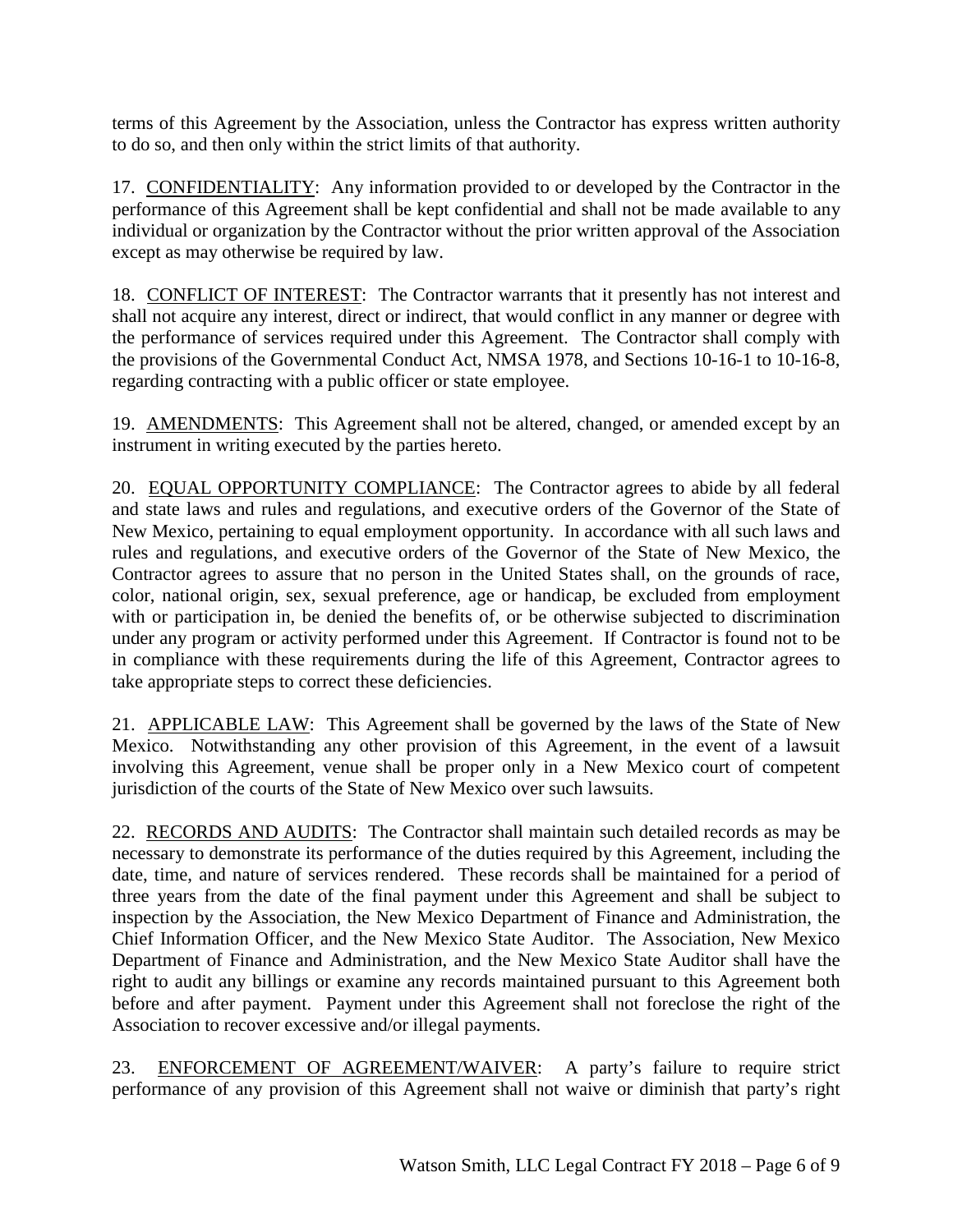thereafter to demand strict compliance with that or any other provision. No waiver by a party of any of its rights under this Agreement shall be effective unless express in writing and signed by the party alleged to have granted the waiver. A waiver by a party of any of its rights shall not be effective to waive any other rights.

24. NOTICE OF PENALTIES: The New Mexico Procurement Code, NMSA 1978, Sections 13-1-28, as amended, imposes civil and criminal penalties for its violation. In addition, the New Mexico criminal statutes impose felony penalties for bribes, gratuities and kick-backs.

25. ON-SITE RESPONSIBILITIES: The Association agrees to provide the Contractor's personnel, while performing on-site services, for the following:

25.1 The Association shall provide designated personnel as assigned by the Executive Director to work with the Contractor's personnel in all aspects of legal consultation.

25.2 While performing on-site services in the Village of Doña Ana, the Association will provide the Contractor's personnel reasonable facilities including use of a copy machine, multimedia equipment, personal computer, local telephone service, and FAX machine.

26. AGREEMENT ADMINISTRATOR: The Association shall appoint an administrator for this Agreement who shall be the official contact between the Contractor and the Association in all matters concerning this Agreement. All events, problems, concerns or requests affecting this Agreement must be reported by the Contractor to the Administrator in a timely manner. The Administrator shall approve and accept all Agreement products and services prior to payment.

27. NOTICES: All deliveries, notices, requests, demands or other communications provided for or required by this Agreement shall be in writing and shall be deemed to have been given when sent by registered or certified mail, return receipt requested; when sent by overnight carrier; or upon telephone confirmation to sender of receipt of a facsimile communication which is followed by a mailed hard copy from sender. Notices shall be addressed to:

To The Association:

Doña Ana Mutual Domestic Water Consumers Association P.O. Box 866 Doña Ana, NM 88032 Tel: (575)526-3491

To Contractor:

Watson Smith, LLC 110 S. Main St. Ste. 21 Las Cruces, NM 88005 Tel: (575) 528 – 0500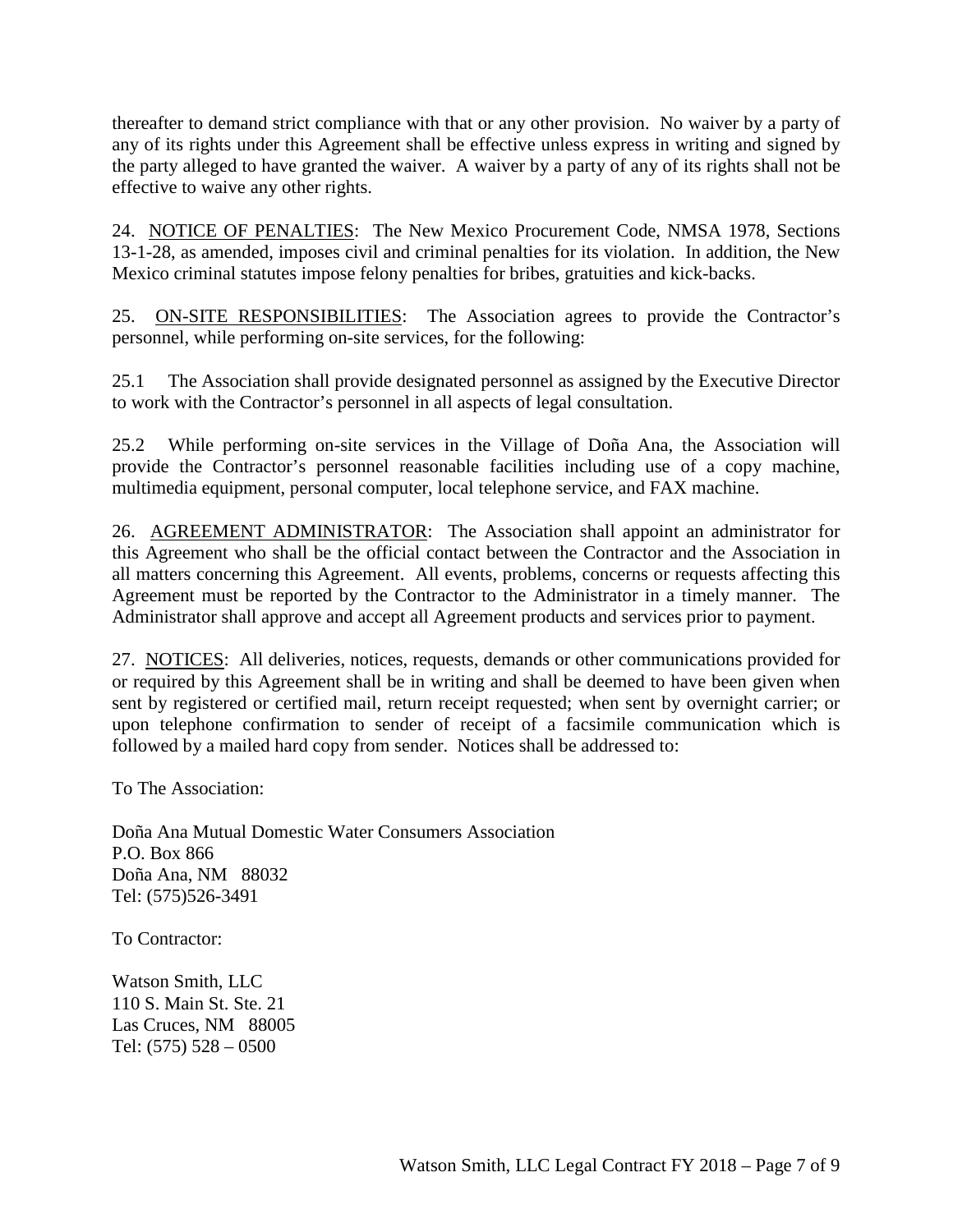Each party may designate a different person and address by sending written notice to the other party, to be effective no later than ten (10) days after the date of the notice.

#### 28. MERGER: SCOPE OF AGREEMENT:

29.1 The provisions of this Agreement are severable, and if for any reason, a clause, sentence or paragraph of this Agreement is determined to be invalid by a court or the Association or commission having jurisdiction over the subject matter thereof, such invalidity shall not affect other provisions of this Agreement, which can be given effect without the invalid provision.

29.2 This Agreement incorporates all the agreements, covenants and understandings between the parties concerning the subject matter hereof, and all such agreements, covenants and understandings have been merged into this Agreement. No prior agreement or understanding, verbal or otherwise, of the parties or their agents shall be valid or enforceable unless embodied in this Agreement.

29.3 This Agreement incorporates by reference the following Exhibits:

29.3.1 Exhibit 1: A complete copy of RFP #2016 – 01, including all Appendices;

29.3.2 Exhibit 2: Contractor's proposal submitted in response to RFP #2016 – 01, including any amendments and best and final offers;